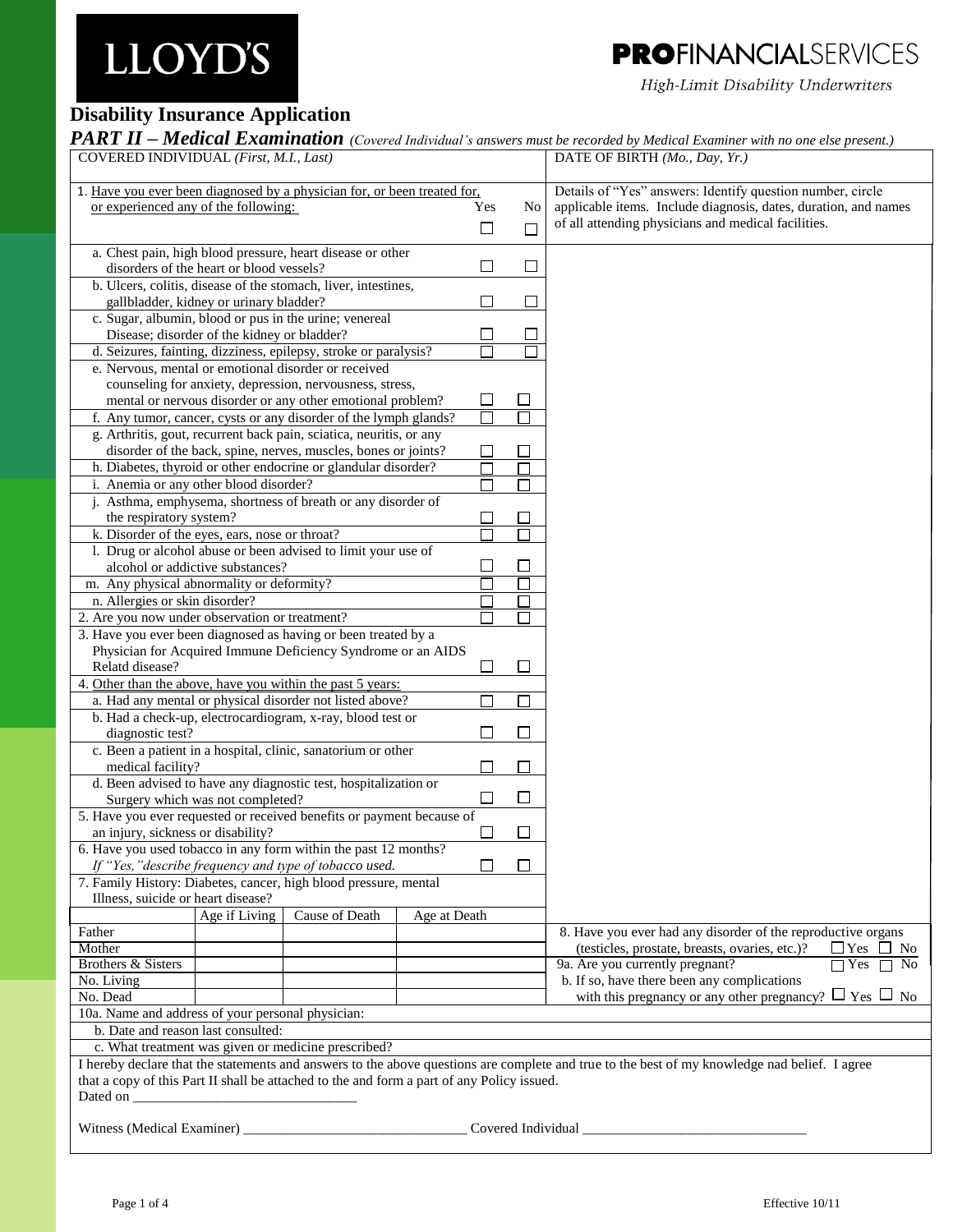## **PROFINANCIALSERVICES**

High-Limit Disability Underwriters

#### **Disability Insurance Application**

| <b>MEDICAL EXAMINER'S REPORT</b>                                                                                                                                                                               |                         |                    |                              |                              |                 |                |                                               |                            |                              |
|----------------------------------------------------------------------------------------------------------------------------------------------------------------------------------------------------------------|-------------------------|--------------------|------------------------------|------------------------------|-----------------|----------------|-----------------------------------------------|----------------------------|------------------------------|
|                                                                                                                                                                                                                |                         |                    |                              | <b>Males Only:</b>           |                 |                | <b>DETAILS OF "YES" ANSWERS 11-19</b>         |                            |                              |
| 11a. Height                                                                                                                                                                                                    | Weight                  | Chest              |                              | Chest                        |                 | Abdomen        | (Identify Item)                               |                            |                              |
| (in shoes)                                                                                                                                                                                                     | (in clothes)            | (Full Inspiration) |                              | (Forced Expiration)          |                 | (At Umbilicus) |                                               |                            |                              |
| ft.<br>in.                                                                                                                                                                                                     | lbs.                    |                    | in.                          |                              | in.             | in.            |                                               |                            |                              |
| b. Did you weigh?                                                                                                                                                                                              | Yes $\Box$              | N <sub>o</sub>     | Did you measure?             | Yes                          | No              |                |                                               |                            |                              |
| c. Any change in weight in the past year?                                                                                                                                                                      |                         |                    |                              | Yes $\Gamma$                 | No              |                |                                               |                            |                              |
| d. Is appearance unhealthy or older than stated?                                                                                                                                                               |                         |                    |                              | Yes $\Box$                   | No              |                |                                               |                            |                              |
| 12. Blood pressure (If above 140/90 report additional readings below):                                                                                                                                         |                         |                    |                              |                              |                 |                |                                               |                            |                              |
| Systolic                                                                                                                                                                                                       |                         |                    |                              |                              |                 |                |                                               |                            |                              |
| 4th phase<br>Diastolic<br>5th phase                                                                                                                                                                            |                         |                    |                              |                              |                 |                |                                               |                            |                              |
| 13. PULSE                                                                                                                                                                                                      |                         | At Rest            | After Exercise               |                              | 3 Minutes Later |                |                                               |                            |                              |
| Rate                                                                                                                                                                                                           |                         |                    |                              |                              |                 |                |                                               |                            |                              |
| Irregularities per<br>minute                                                                                                                                                                                   |                         |                    |                              |                              |                 |                |                                               |                            |                              |
| 14. Heart: Is there any:                                                                                                                                                                                       |                         |                    |                              |                              |                 |                |                                               |                            |                              |
| Enlargement                                                                                                                                                                                                    | $\Box$ Yes $\Box$<br>No | Dyspnea            |                              | $Yes \Box$<br>No             |                 |                |                                               |                            |                              |
| Murmur(s)                                                                                                                                                                                                      | $\Box$ Yes $\Box$<br>No | Edema              |                              | Yes $\Box$<br>N <sub>o</sub> |                 |                |                                               |                            |                              |
| If more than one murmur describe each separately.                                                                                                                                                              |                         |                    |                              |                              |                 |                |                                               |                            |                              |
| Constant<br>П                                                                                                                                                                                                  |                         | Location:          |                              |                              |                 |                |                                               |                            |                              |
| Inconstant<br>$\Box$<br>Transmitted<br>$\Box$                                                                                                                                                                  |                         | Apex:              |                              |                              |                 |                |                                               |                            |                              |
| Localized<br>П                                                                                                                                                                                                 |                         |                    | Murmur Area:                 |                              |                 |                |                                               |                            |                              |
| □<br>Systolic                                                                                                                                                                                                  |                         |                    | Point of greatest intensity: |                              |                 |                | 18a. Are you related to the                   |                            |                              |
| Presystolic<br>$\Box$                                                                                                                                                                                          |                         |                    |                              |                              |                 |                | Applicant?                                    |                            | $\Box$ Yes $\Box$ No         |
| Diastolic<br>П                                                                                                                                                                                                 |                         |                    |                              |                              |                 |                | b. Are you associated with                    |                            |                              |
| Soft (Gr. 1-2) $\Box$                                                                                                                                                                                          |                         |                    | Transmission:                |                              |                 |                | the Applicant in any<br>business or financial |                            |                              |
| Mod (Gr. 3-4) $\Box$                                                                                                                                                                                           |                         |                    |                              |                              |                 |                | venture?                                      | ΙI                         | $Yes \Box$<br>N <sub>o</sub> |
| Loud (Gr. 5-6) $\Box$<br>19. Have you any reason to                                                                                                                                                            |                         |                    |                              |                              |                 |                |                                               |                            |                              |
|                                                                                                                                                                                                                |                         |                    |                              |                              |                 |                |                                               | believe that the Applicant |                              |
| After exercise:<br>Increased                                                                                                                                                                                   |                         |                    |                              |                              |                 |                | beverages or drugs to                         | uses or has used alcoholic |                              |
| $\overline{\phantom{a}}$<br>Absent<br>$\Box$                                                                                                                                                                   |                         |                    |                              |                              |                 |                | excess?                                       |                            | $\Box$ Yes $\Box$<br>No      |
| Unchanged<br>□                                                                                                                                                                                                 |                         |                    |                              |                              |                 |                |                                               |                            |                              |
| Decreased                                                                                                                                                                                                      |                         |                    |                              |                              |                 |                | 20. URINALYSIS                                |                            |                              |
| 15. Is there on examination any abnormality of the following:                                                                                                                                                  |                         |                    |                              |                              | Yes             | No             |                                               |                            |                              |
| $\Box$<br>ப<br>a. Eyes, ears, nose, mouth, pharynx?<br>Hours Voided<br>Albumin<br>(If vision or hearing markedly impaired, indicate degree and correction.)                                                    |                         |                    |                              |                              |                 | Sugar          |                                               |                            |                              |
| b. Skin (include scars), lymph nodes, veins or peripheral arteries?                                                                                                                                            |                         |                    |                              |                              |                 |                |                                               |                            |                              |
| c. Nervous system (include reflexes, gait, paralysis)?<br>$\Box$ A.M.                                                                                                                                          |                         |                    |                              |                              |                 |                |                                               |                            |                              |
| d. Respiratory system?                                                                                                                                                                                         |                         |                    |                              |                              |                 |                | $\Box$ P.M.                                   |                            |                              |
| e. Abdomen (include scars)?                                                                                                                                                                                    |                         |                    |                              |                              |                 |                | Always send a urine specimen and blood        |                            |                              |
| 80000<br>88888<br>889<br>f. Genitalia (males only)?<br>sample (if applicable) to appropriate LAB.<br>g. Endocrine system (include thyroid and breasts)?<br>21. If you do any of the following, please          |                         |                    |                              |                              |                 |                |                                               |                            |                              |
| $\Box$<br>$\Box$<br>h. Musculoskeletal system (include spine, joints, amputations, deformities)?<br>Indicate:                                                                                                  |                         |                    |                              |                              |                 |                |                                               |                            |                              |
| □ Blood Profile<br>SENT TO LAB                                                                                                                                                                                 |                         |                    |                              |                              |                 |                |                                               |                            |                              |
| 16a. Are there any hernias?<br>□ Urine Speciman J                                                                                                                                                              |                         |                    |                              |                              |                 |                |                                               |                            |                              |
| b. Are there any hemorrhoids?<br>$\Box$ PA Chest X-ray $\bigcap$ TO HOME OFFICE<br>17. Are you aware of any additional medical history: Signs, symptoms or laboratory findings?<br>$\square$ ECG<br>ON VOUCHER |                         |                    |                              |                              |                 |                |                                               |                            |                              |
| $\Box$ Other<br>(A confidential report may be sent to the Medical Director.)                                                                                                                                   |                         |                    |                              |                              |                 |                |                                               |                            |                              |
| <b>PLEASE PRINT</b><br>Dated (Mo., Day, Yr.)<br><b>MEDICAL EXAMINER</b>                                                                                                                                        |                         |                    |                              |                              |                 |                |                                               |                            |                              |
|                                                                                                                                                                                                                |                         |                    |                              |                              |                 |                |                                               |                            |                              |
| Name of Agent                                                                                                                                                                                                  |                         |                    |                              | Examiner's P.O. Box          |                 |                |                                               | Examiner#:                 |                              |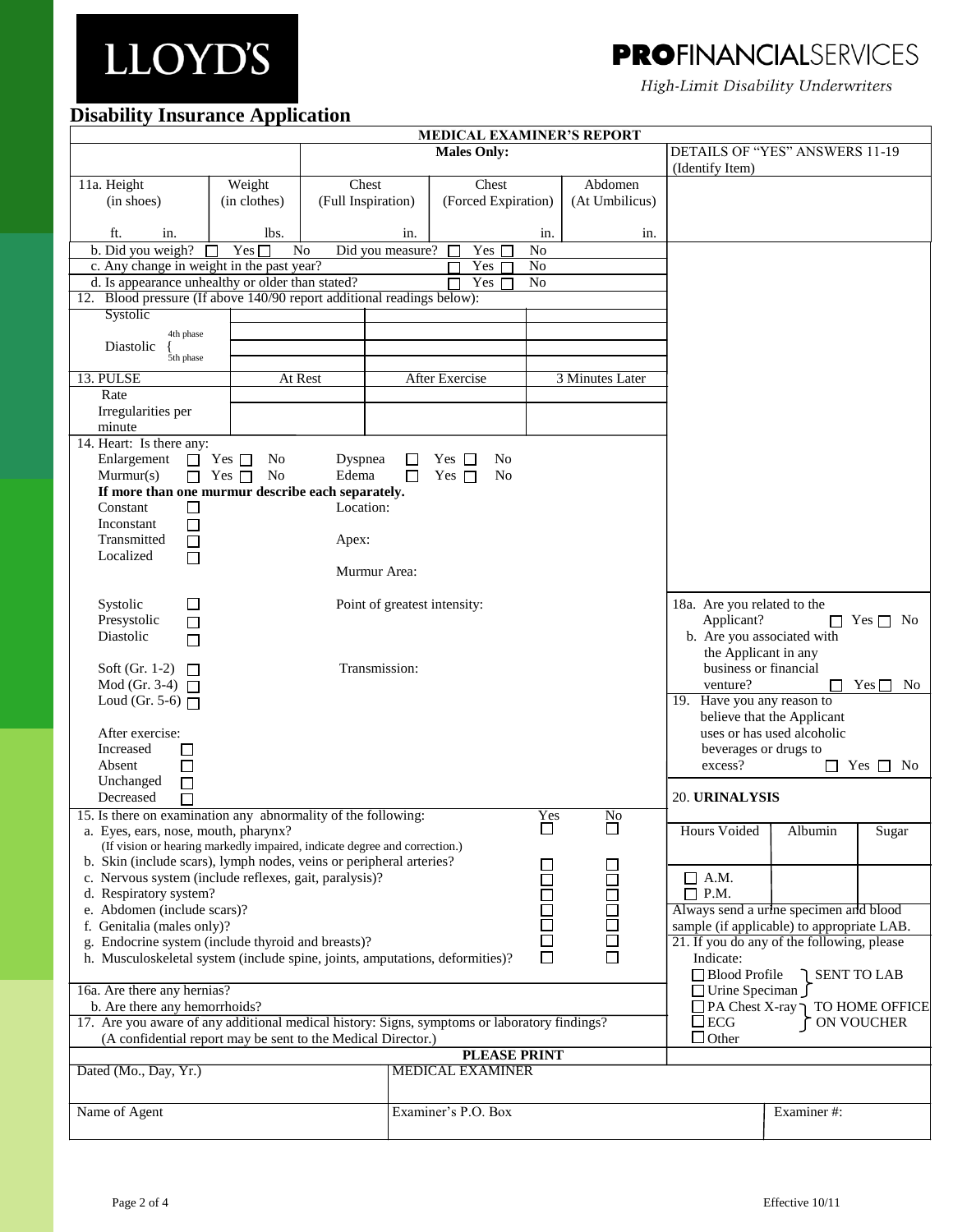### **PROFINANCIALSERVICES**

High-Limit Disability Underwriters

### **Disability Insurance Application**

#### **AUTHORIZATION**

The purpose of this authorization is to allow Pro Financial Services, LLC/Lloyd's of London to determine your eligibility for life or health insurance coverage or a claim for benefits under a life or health policy.

I AUTHORIZE any medical professional, hospital, medical care institution, insurer, Medical Information Bureau, Inc., consumer reporting agency, Social Security Administration, employer, or other person having records or knowledge of me or my family members' physical or mental health, or any other information bearing on my (our) insurability, to give Pro Financial Services, LLC and its reinsurers, or any consumer reporting agency acting on their behalf, any such information, this shall include all information about my (our) medical history, diagnosis, treatment, and prognosis including information regarding alcohol or drug abuse.

I AUTHORIZE Pro Financial Services, LLC/ Lloyd's of London to have a blood sample and urine sample analyzed for the purpose of underwriting my application for insurance coverage. The analysis of the blood and urine sample may include, but is not limited to, tests where allowed by law for diabetes, liver function, kidney disorders, cholesterol and related blood lipids, presence of acquired immune deficiency syndrome antibodies, immune disorder, or the presence of medication, drugs, or nicotine.

I UNDERSTAND THAT my (our) medical records may be protected by certain Federal Regulations, especially as they apply to any drug or alcohol abuse data. I understand that I (we) may revoke this authorization at any time as it pertains to any such drug or alcohol abuse data by written notification; however, any action taken prior to revocation will not be affected.

This authorization shall be valid for a period of two years after the date it is signed. A photographic copy of this authorization shall be as valid as the original. I will be given a copy of this authorization at my request. An investigative consumer report may be obtained and if such a report is obtained, I may request to be interviewed in connection with the preparation of that report. If a consumer report is obtained, I do  $\Box$  do not  $\Box$  request to be interviewed.

Signed on \_\_\_\_\_\_\_\_\_\_\_\_\_\_\_\_\_\_\_\_\_\_\_\_\_\_\_\_, \_\_\_\_\_\_\_\_\_ \_\_\_\_\_\_\_\_\_\_\_\_\_\_\_\_\_\_\_\_\_\_\_\_\_\_\_\_\_\_\_\_\_\_\_\_\_\_\_\_\_\_\_

(Mo., Day, Yr.) Signature of Covered Individual